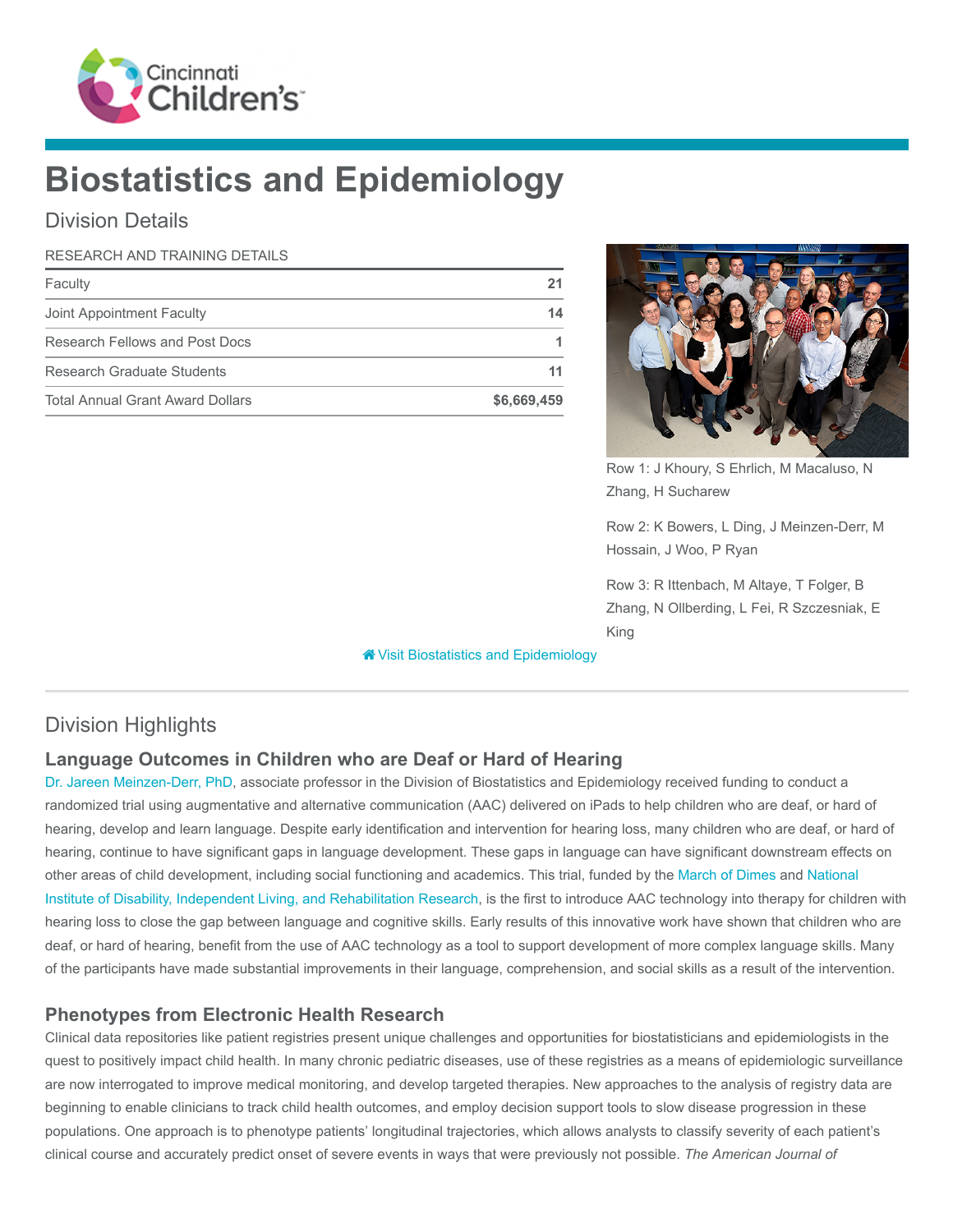Respiratory and Critical Care Medicine recently published a study by Drs. [Rhonda Szczesniak, PhD](https://www.cincinnatichildrens.org/bio/s/rhonda-szczesniak); Cole Brokamp, PhD; and Ms. Su of the Division of Biostatistics, and Epedimiology and members from the Divisions of [Pulmonary Medicine](https://www.cincinnatichildrens.org/research/divisions/p/pulmonary) and [Biomedical Informatics](https://www.cincinnatichildrens.org/research/divisions/b/bmi), has identified phenotypes of rapid lung function decline by applying a novel phenotyping approach to data from the national cystic fibrosis patient registry. Rapid lung function decline is a prolonged drop in lung function that cystic fibrosis patients are susceptible to throughout life. Their study confirmed the severity and timing of this event described in previous epidemiologic studies, which suggests that it occurs most dramatically during adolescence and early adulthood, and it also revealed that children with the highest lung function early in life suffer the greatest loss of lung function by that time. The study also shows associations with infections and comorbidities according to phenotype. These results pave the way to more targeted approaches for early treatment of rapid decline prior to irreversible loss of lung damage, and extended for other chronic diseases and disorders.

#### Methods and Tools Development

In FY 2017, faculty and staff from the division developed novel methods and tools, and applied innovative statistical approaches, to advance pediatric science and medicine. Examples of new methods and tools included Land Use Random Forest (LURF) models for elemental components of particulate matter (PM) in urban cities (Drs. Cole Brokamp, PhD; and [Patrick Ryan, PhD, MS](https://www.cincinnatichildrens.org/bio/r/patrick-ryan)); CerebroMatic–a versatile toolbox for spline-based MRI template ([Dr. Mekbib Altaye, PhD](https://www.cincinnatichildrens.org/bio/a/mekbib-altaye)); nonrespondent subsample multiple imputation for two-phase [sampling \(](https://www.cincinnatichildrens.org/bio/f/lin-fei)[Dr. Nanhua Zhang, Ph](https://www.cincinnatichildrens.org/bio/z/nanhua-zhang)[D\); and Nomograms for the extrahepatic bile duct diameter in children \(Ms. Resmi Gupta and Dr. Lin Fei,](https://www.cincinnatichildrens.org/bio/f/lin-fei) PhD). Innovative applications of advanced statistical methods included application of inverse-probability of treatment weighting to study racial disparities in child asthma readmission (Drs. [Bin Huang, PhD](https://www.cincinnatichildrens.org/bio/h/bin-huang); Patrick Ryan, PhD; and Chen Chen); semiparametric approach to identify sensitive time points during gestation (Ms. Resmi Gupta, Drs. [Jane Khoury, PhD;](https://www.cincinnatichildrens.org/bio/k/jane-khoury) Mekbib Altaye, PhD; and Rhonda Szczesniak, [PhD\); functional approach to study longitudinal patterns of glycemic control and blood pressure in pregnant women with Type 1 diabetes](https://www.cincinnatichildrens.org/bio/s/rhonda-szczesniak) mellitus (Drs. Szczesniak, Altaye, Khoury, PhD), and time-varying propensity score matching to examine causal risk factors for cognitive impairment (Dr. Zhang). Dr. Bin Huang, is leading a Patient-Centered Outcomes Research Institute ([PCORI\)](https://www.pcori.org/) Methods Award to develop patient centered adaptive treatment strategies.

Professional journals in which our new methods and innovative applications in FY 17 appear include JAMA Pediatrics, Atmospheric Environment, Frontiers in Computational Neuroscience, Journal of Pediatric Gastroenterology and Nutrition, American Journal of Perinatology, Journal of Official Statistics, and Communications in Statistics. Both intramural and extramural awards funds this work. Shared interest groups in causal inference, big data, and adaptive clinical trials met regularly within the division to promote research collaborations in these important areas of pediatric research. A newly formed special interest group focusing on statistical process control includes members of Division of Biostatistics and Epidimiology and of the [James H. Anderson Center for Health Systems Excellence](https://www.cincinnatichildrens.org/research/divisions/j/anderson-center) who support quality improvement projects at Cincinnati Children's and within the [Learning Networks](https://www.cincinnatichildrens.org/service/j/anderson-center/learning-networks).

#### Community-based Research

[Dr. Patrick Ryan, PhD,](https://www.cincinnatichildrens.org/bio/r/patrick-ryan) associate professor in the Division of Biostatistics and Epidemiology, is leading the Ecological Momentary Assessment and Personal Particle Exposure (EcoMAPPE) Study to elucidate the health effects associated with ultrafine particles (UFP) exposure. A growing body of research suggests that exposure to UFP associates with adverse respiratory outcomes and may trigger inflammation in multiple systems. UFPs are a form of air pollution and are a product of various processes such as diesel combustion and cigarette smoke. The EcoMAPPE Study will enroll adolescent children with, and without asthma. During a one-week study period, participants will wear a personal sensor that simultaneously measures UFPs and tracks location using a GPS. Participants will also complete breathing tests and questionnaires regarding their surroundings, activities, and respiratory symptoms throughout the day via smartphone applications. Integration and analysis of the data from these multiple platforms will help to identify locations and scenarios associated with high UFP exposure. Further, we will evaluate the effect of UFP exposures on respiratory health and inflammatory responses. Increased inflammatory response associates with multiple chronic diseases including heart disease and stroke, as well as many forms of cancer. Thus, the UFP-inflammation link may represent a major modifiable risk factor with a high impact on health and survival through the lifespan.

#### Post-Doc Spotlight

Dr. Cole Brokamp, PhD, recipient of the 2016 Strauss Fellowship, led innovative research into machine learning methods for estimating the history of an individual's exposure to specific components of air pollution from the home address. Unlike other methods currently available,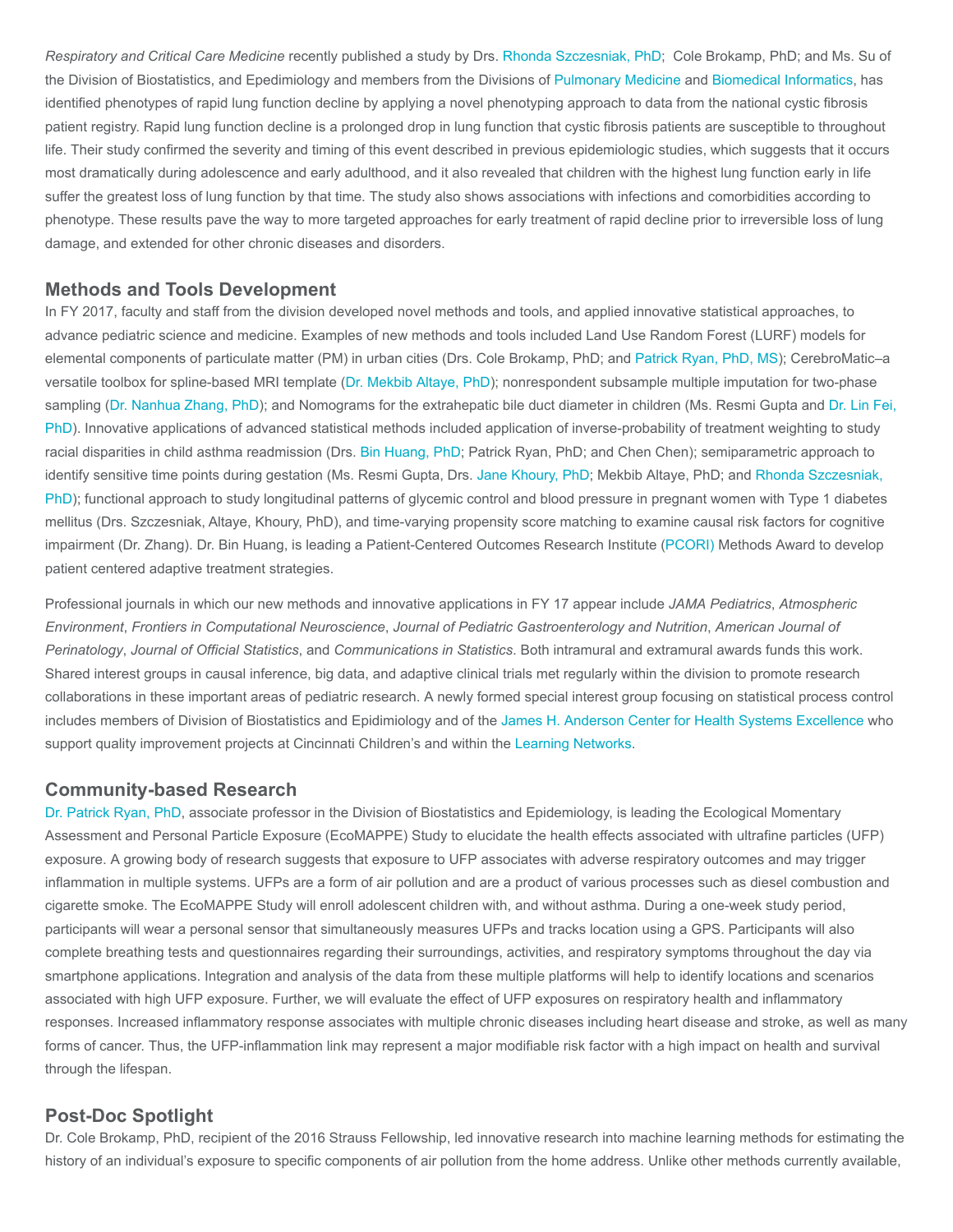Dr. Brokamp's approach allows identifying pollution hotspots in time and space, opening new horizons in epidemiologic research, environmental management, and policy making.

## Division Publications

- 1. [Leisner MZ; Madsen NL; Ostergaard JR; Woo JG; Marino BS; Olsen MS.](https://www.ncbi.nlm.nih.gov/pubmed/27881510) Congenital Heart Defects and Risk of Epilepsy A Population-Based Cohort Study. Circulation. 2016; 134:1689-1691.
- 2. Raghuveer G; White DA; Hayman LL; Woo JG; Villafane J; Celermajer D; Ward KD; de Ferranti SD; Zachariah J; American Heart Association Committee on Atherosclerosis, Hypertension, and Obesity in the Young of the Council on Cardiovascular Disease in the Young; Behavior Change for Improving Health Factors Committee of the Council on Lifestyle and Cardiometabolic Health and Council on Epidemiology and Prevention; and Stroke Council. Cardiovascular Consequences of Childhood Secondhand Tobacco [Smoke Exposure: Prevailing Evidence, Burden, and Racial and Socioeconomic Disparities: A Scientific Statement from the](https://www.ncbi.nlm.nih.gov/pubmed/27619923) American Heart Association. Circulation. 2016; 134:e336-e359.
- 3. [Zhang Z; Biagini Myers JM; Brandt EB; Ryan PH; Lindsey M; Mintz-Cole RA; Reponen T; Vesper SJ; Forde F; Ruff B.](https://www.ncbi.nlm.nih.gov/pubmed/27221135) β-Glucan exacerbates allergic asthma independent of fungal sensitization and promotes steroid-resistant TH2/TH17 responses. Journal of Allergy and Clinical Immunology. 2017; 139:54-65.e8.
- 4. [Ryder JR; Edwards NM; Gupta R; Khoury J; Jenkins TM; Bout-Tabaku S; Michalsky MP; Harmon CM; Inge TH; Kelly AS.](https://www.ncbi.nlm.nih.gov/pubmed/27429076) Changes in Functional Mobility and Musculoskeletal Pain After Bariatric Surgery in Teens With Severe Obesity Teen-Longitudinal Assessment of Bariatric Surgery (LABS) Study. JAMA Pediatrics. 2016; 170:871-877.
- 5. Beck AF; Huang B; Auger KA; Ryan PH; Chen C; Kahn RS. [Explaining Racial Disparities in Child Asthma Readmission Using a](https://www.ncbi.nlm.nih.gov/pubmed/27182793) Causal Inference Approach. JAMA Pediatrics. 2016; 170:695-703.
- 6. Kahn JA; Widdice LE; Ding L; Huang B; Brown DR; Franco EL; Bernstein Dl. Substantial Decline in Vaccine-Type Human [Papillomavirus \(HPV\) Among Vaccinated Young Women During the First 8 Years After HPV Vaccine Introduction in a](https://www.ncbi.nlm.nih.gov/pubmed/27655996) Community. Clinical Infectious Diseases. 2016; 63:1281-1287.
- 7. [Harley KG; Engel SM; Vedar MG; Eskenazi B; Whyatt RM; Lanphear BP; Bradman A; Rauh VA; Yolton K; Hornung RW.](https://www.ncbi.nlm.nih.gov/pubmed/26685281) Prenatal Exposure to Organophosphorous Pesticides and Fetal Growth: Pooled Results from Four Longitudinal Birth Cohort Studies. Environmental health perspectives. 2016; 124:1084-1092.
- 8. Myer GD; Schneider DK; Khoury J. [Correct Data and Meta-analytic Approaches Show the Reduced Risk of Concussion for](https://www.ncbi.nlm.nih.gov/pubmed/28241162) Athletes Playing at Higher Altitudes. JAMA Neurology. 2017; 74:484-485.
- 9. [Mackey J; Khoury JC; Alwell K; Moomaw CJ; Kissela BM; Flaherty ML; Adeoye O; Woo D; Ferioli S; De Los Rios La Rosa F.](https://www.ncbi.nlm.nih.gov/pubmed/27770074) Stable incidence but declining case-fatality rates of subarachnoid hemorrhage in a population. Neurology. 2016; 87:2192-2197.
- 10. [Nehus EJ; Khoury JC; Inge TH; Xiao N; Jenkins TM; Moxey-Mims MM; Mitsnefes MM.](https://www.ncbi.nlm.nih.gov/pubmed/27914704) Kidney outcomes three years after bariatric surgery in severely obese adolescents. Kidney international. 2017; 91:451-458.
- 11. Trout AT; Serai S; Mahley AD; Wang H; Zhang Y; Zhang B; Dillman JR. Liver Stiffness Measurements with MR Elastography: [Agreement and Repeatability across Imaging Systems, Field Strengths, and Pulse Sequences.](https://www.ncbi.nlm.nih.gov/pubmed/27285061) Radiology. 2016; 281:793-804.
- 12. [Athans BS; Depinet HE; Towbin AJ; Zhang Y; Zhang B; Trout AT.](https://www.ncbi.nlm.nih.gov/pubmed/26878226) Use of Clinical Data to Predict Appendicitis in Patients with Equivocal US Findings. Radiology. 2016; 280:557-567.
- 13. [Myer GD; Yuan W; Foss KDB; Thomas S; Smith D; Leach J; Kiefer AW; Dicesare C; Adams J; Gubanich PJ.](https://www.ncbi.nlm.nih.gov/pubmed/27307271) Analysis of head impact exposure and brain microstructure response in a season-long application of a jugular vein compression collar: a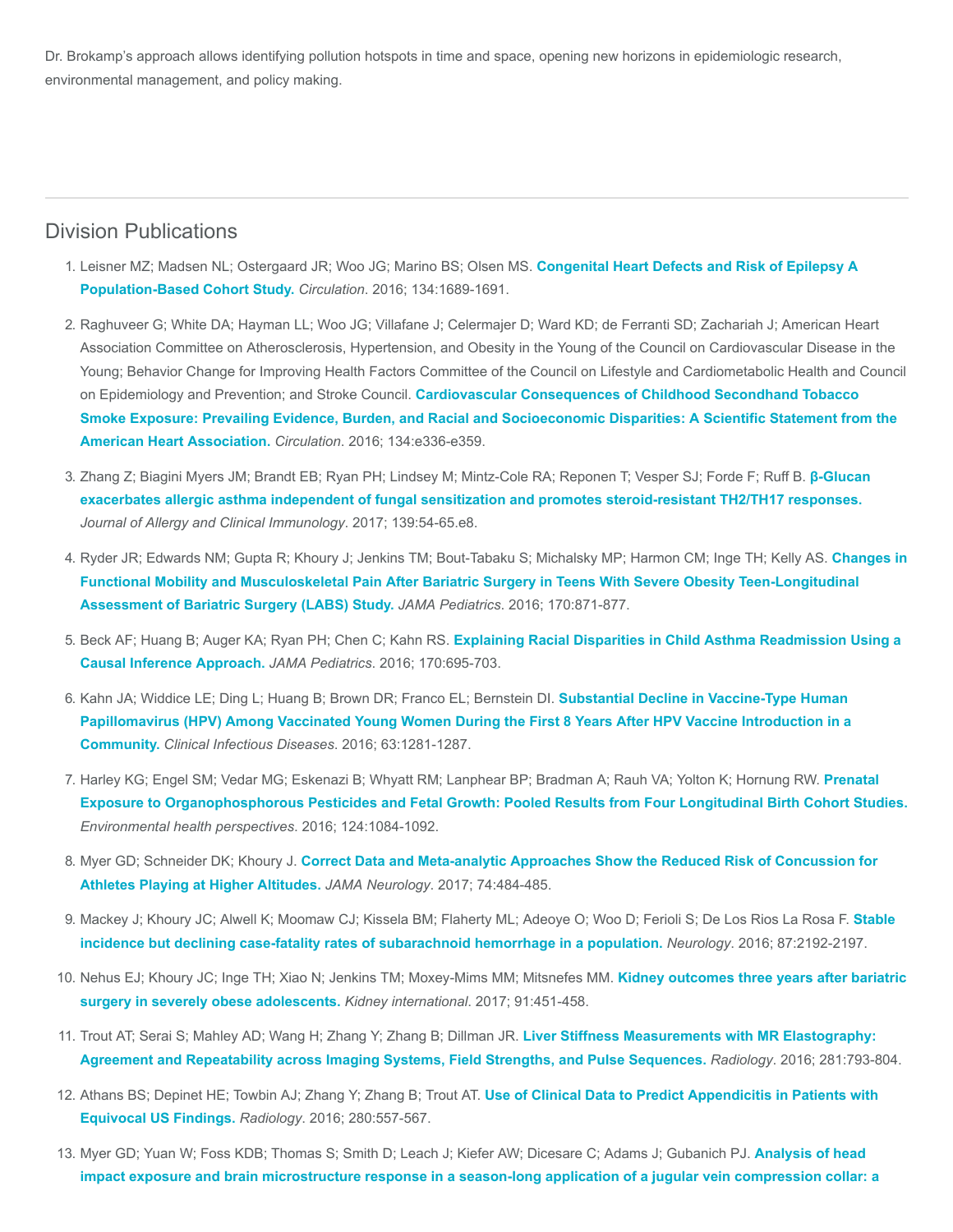[prospective, neuroimaging investigation in American football.](https://www.ncbi.nlm.nih.gov/pubmed/27307271) British journal of sports medicine. 2016; 50:1276-1285.

- 14. Dingess KA; Valentine CJ; Ollberding NJ; Davidson BS; Woo JG; Summer S; Peng YM; Guerrero ML; Ruiz-Palacios GM; Ran-Ressler RR. [Branched-chain fatty acid composition of human milk and the impact of maternal diet: the Global Exploration of](https://www.ncbi.nlm.nih.gov/pubmed/27903517) Human Milk (GEHM) Study. American Journal of Clinical Nutrition. 2017; 105:177-184.
- 15. Scheitz JF; Abdul-Rahim AH; Macisaac RL; Cooray C; Sucharew H; Kleindorfer D; Khatri P; Broderick JP; Audebert HJ; Ahmed N. [Clinical Selection Strategies to Identify Ischemic Stroke Patients with Large Anterior Vessel Occlusion: Results from SITS-](https://www.ncbi.nlm.nih.gov/pubmed/28087804)ISTR (Safe Implementation of Thrombolysis in Stroke International Stroke Thrombolysis Registry). Stroke. 2017; 48:290-297.
- 16. [Alsaied T; Bokma JP; Engel ME; Kuijpers JM; Hanke SP; Zuhlke L; Zhang B; Veldtman GR.](https://www.ncbi.nlm.nih.gov/pubmed/28057809) Factors associated with long-term mortality after Fontan procedures: a systematic review. Heart. 2017; 103:104-110.
- 17. [Iams JD; Applegate MS; Marcotte MP; Rome M; Krew MA; Bailit JL; Kaplan HC; Poteet J; Nance M; McKenna DS.](https://www.ncbi.nlm.nih.gov/pubmed/28079774) A Statewide Progestogen Promotion Program in Ohio. Obstetrics and Gynecology. 2017; 129:337-346.
- 18. DeBoer MD; Gurka MJ; Morrison JA; Woo JG. Inter-relationships between the severity of metabolic syndrome, insulin and [adiponectin and their relationship to future type 2 diabetes and cardiovascular disease.](https://www.ncbi.nlm.nih.gov/pubmed/27133621) International Journal of Obesity. 2016; 40:1353-1359.
- 19. Beck AF; Sandel MT; Ryan PH; Kahn RS. [Mapping Neighborhood Health Geomarkers To Clinical Care Decisions To Promote](https://www.ncbi.nlm.nih.gov/pubmed/28583957) Equity In Child Health. Health Affairs. 2017; 36:999-1005.
- 20. [Depinet H; von Allmen D; Towbin A; Hornung R; Ho M; Alessandrini E.](https://www.ncbi.nlm.nih.gov/pubmed/27553220) Risk Stratification to Decrease Unnecessary Diagnostic Imaging for Acute Appendicitis. Pediatrics. 2016; 138:e20154031.
- 21. [Hunter LL; Meinzen-Derr J; Wiley S; Horvath CL; Kothari R; Wexelblatt S.](https://www.ncbi.nlm.nih.gov/pubmed/27307144) Influence of the WIC Program on Loss to Follow-up for Newborn Hearing Screening. Pediatrics. 2016; 138:e20154301.
- 22. [O'Connor AM; Wray J; Tomlinson RS; Cassedy A; Jacobs JP; Jenkins KJ; Brown KL; Franklin RCG; Mahony L; Mussatto K.](https://www.ncbi.nlm.nih.gov/pubmed/27451455) Impact of Surgical Complexity on Health-Related Quality of Life in Congenital Heart Disease Surgical Survivors. Journal of the American Heart Association : Cardiovascular and Cerebrovascular Disease. 2016; 5.
- 23. Madsen NL; Marino BS; Woo JG; Thomsen RW; Videboek J; Laursen HB; Olsen M. Congenital Heart Disease With and Without [Cyanotic Potential and the Long-term Risk of Diabetes Mellitus: A Population-Based Follow-up Study.](https://www.ncbi.nlm.nih.gov/pubmed/27402234) Journal of the American Heart Association : Cardiovascular and Cerebrovascular Disease. 2016; 5:e003076.
- 24. Donauer S; Altaye M; Xu Y; Sucharew H; Succop P; Calafat AM; Khoury JC; Lanphear B; Yolton K. An Observational Study to [Evaluate Associations between Low-Level Gestational Exposure to Organophosphate Pesticides and Cognition during Early](https://www.ncbi.nlm.nih.gov/pubmed/27539379) Childhood. American Journal of Epidemiology. 2016; 184:410-418.
- 25. [Smith DF; Hossain MM; Hura A; Huang G; McConnell K; Ishman SL; Amin RS.](https://www.ncbi.nlm.nih.gov/pubmed/28204724) Inflammatory Milieu and Cardiovascular Homeostasis in Children With Obstructive Sleep Apnea. Sleep. 2017; 40.

## Grants, Contracts, and Industry Agreements

#### Annual Grant Award Dollars

| Investigator                          | Title                                                                                             | Sponsor                                                                 | ID                          | <b>Dates</b>                                         | Amount      |
|---------------------------------------|---------------------------------------------------------------------------------------------------|-------------------------------------------------------------------------|-----------------------------|------------------------------------------------------|-------------|
| Bin Zhang, PhD                        | Mechanisms of Refractory<br>Hypertension                                                          | National Institutes of Health<br>(University of Alabama-<br>Birmingham) | R <sub>01</sub><br>HL113004 | 04/07/2014<br>$\overline{\phantom{a}}$<br>03/31/2019 | \$27.525    |
| Jessica Woo, PhD<br>Elaine Urbina, MD | Childhood CV Risk and Adult CVD National Institutes of Health<br>Outcomes: an International Long- |                                                                         | R <sub>01</sub><br>HL121230 | 12/01/2014<br>$\overline{\phantom{a}}$               | \$1.320.957 |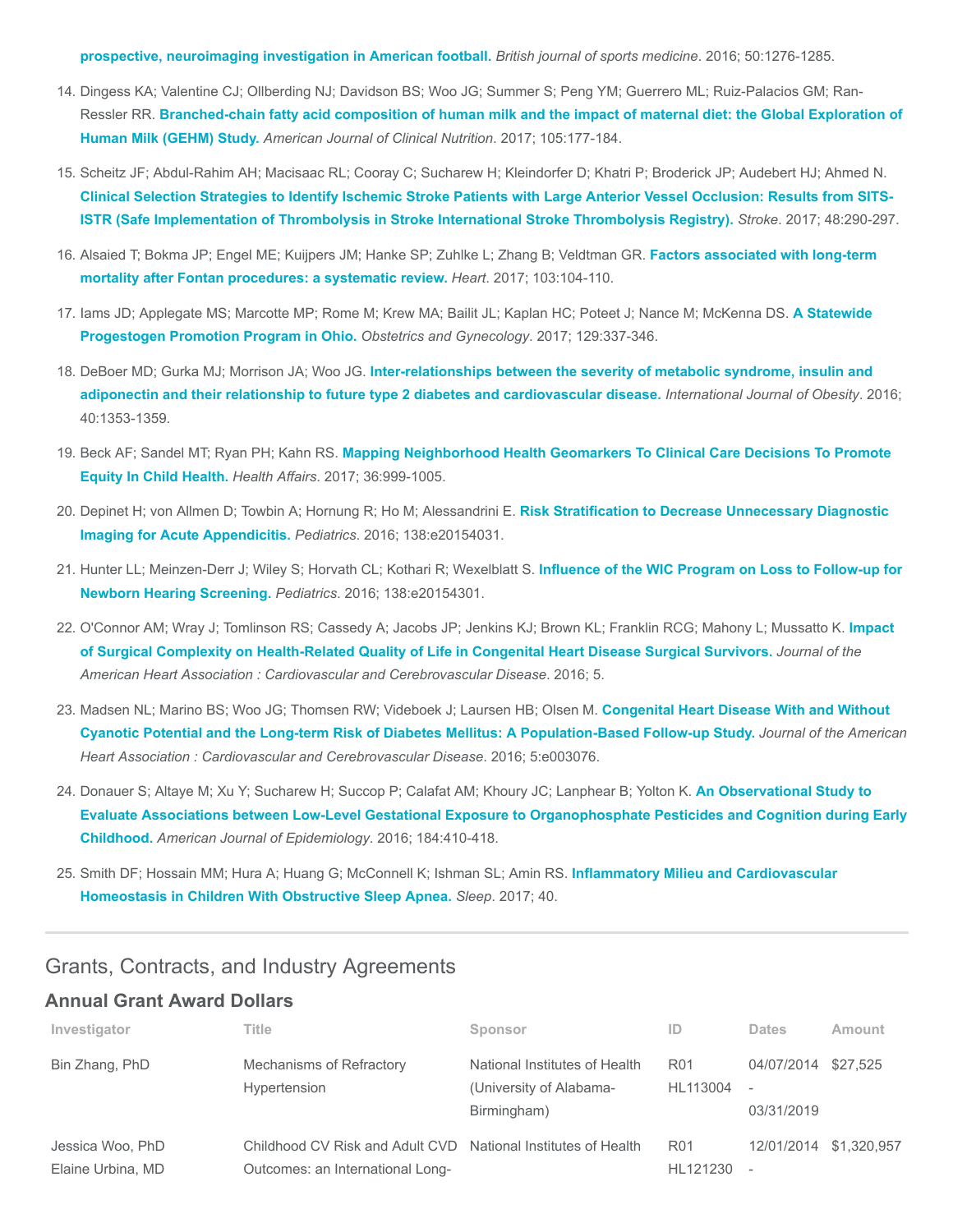|                                   | term Follow-up                                                                                                                        |                                                                                  |                               | 11/30/2019                                                     |           |
|-----------------------------------|---------------------------------------------------------------------------------------------------------------------------------------|----------------------------------------------------------------------------------|-------------------------------|----------------------------------------------------------------|-----------|
| Jane C Khoury, PhD                | Comparison of Hemorrhagic &<br>Ischemic Stroke Among Blacks<br>and Whites                                                             | National Institutes of Health<br>(University of Cincinnati)                      | <b>R01</b><br><b>NS030678</b> | 04/01/2015<br>$\overline{\phantom{a}}$<br>03/31/2020           | \$161,760 |
| Patrick H Ryan, PhD               | Traffic-related Air Pollutants and<br>Respiratory Tract Microbiome in<br>Children                                                     | National Institutes of Health<br>(University of Cincinnati)                      | R <sub>21</sub><br>ES024807   | 09/30/2015 \$80,223<br>09/29/2017                              |           |
| Bin Huang, PhD                    | <b>Patient Centered Adaptive</b><br><b>Treatment Strategies (PCATS)</b><br>using Bayesian Causal Inference                            | Patient-Centered Outcome<br>Research Inst.                                       | ME-1408-<br>19894             | 09/01/2015 \$477,602<br>08/31/2018                             |           |
| Rhonda Szczesniak, PhD            | Preventing Rapid Decline in CF:<br><b>Statistical Research Career</b><br>Commitment                                                   | National Institutes of Health                                                    | K <sub>25</sub><br>HL125954   | 08/01/2015 \$169,473<br>$\overline{\phantom{a}}$<br>03/31/2020 |           |
| Shelley Ehrlich                   | <b>Bisphenol A and Gestational</b><br><b>Diabetes</b>                                                                                 | National Institutes of Health<br>(University of Cincinnati)                      | K <sub>12</sub><br>HD051953   | 09/01/2014 \$108,000<br>$\overline{\phantom{a}}$<br>06/30/2016 |           |
| Nanhua Zhang, PhD                 | Examining the Impact of Stigma<br>and Stress on HIV Clinical<br>Indicators and Quality of Life for<br><b>MSM</b> in Ghana West Africa | National Institutes of Health<br>(University of Rochester)                       | R <sub>21</sub><br>MH109350   | 06/01/2016 \$21,448<br>$\overline{\phantom{a}}$<br>04/30/2018  |           |
| Cynthia L. Baker                  | <b>Telehealth</b>                                                                                                                     | Children's Hospital of<br>Philadelphia (Lurie Children's<br>Hospital of Chicago) | <b>R01</b><br>NR002093        | 07/01/2014 \$14,368<br>$\overline{\phantom{a}}$<br>12/31/2016  |           |
| Eileen King, PhD<br>Peter S White | <b>Administrative Coordinating</b><br>Center: Cardiovascular<br>Development and Pediatric<br>Cardiac Genomics Consortia               | National Institutes of Health                                                    | U01<br>HL131003               | 01/01/2016 \$3,252,500<br>12/31/2020                           |           |
| Jareen K Meinzen-Derr, PhD        | Improving Outcomes using Aided<br>Augmentative and Alternative<br>Communication for Children who<br>are Deaf or Hard of Hearing       | Department of Health and<br><b>Human Services</b>                                | 90IF0122-<br>$01 - 00$        | 09/30/2016<br>09/29/2019                                       | \$199,859 |
| Jareen K Meinzen-Derr, PhD        | Language and Functional<br>Outcomes in Children who are<br>Deaf or Hard of Hearing                                                    | Ctr for Disease Control and<br>Prevention (University of<br>South Carolina)      | U01<br>DD001007               | 09/30/2016<br>$\overline{\phantom{a}}$<br>09/29/2017           | \$99,748  |
| Maurizio Macaluso, PhD            | Cincinnati Center for Clinical and<br><b>Translational Sciences and</b><br>Training                                                   | Natl. Ctr for Advancing<br>Translational Sc (University of<br>Cincinnati)        | KL <sub>2</sub><br>TR001426   | 08/14/2015<br>03/31/2019                                       | \$49,978  |
| Lin Fei, PhD                      | Phase II: Vincristine vs Sirolimus<br>for High Risk Kaposiform<br>Hemangioendothelioma                                                | Food and Drug Administration<br>(Children's Hospital Boston)                     | <b>R01</b><br>FD004363        | 09/01/2016 \$7,362<br>$\overline{\phantom{a}}$<br>08/31/2017   |           |
| Eileen King, PhD                  | Pharmacokinetics Studies of<br>Tacrolimus in Transplant Patients                                                                      | Food and Drug Administration<br>(University of Cincinnati)                       | U01<br>FD004573               | 09/12/2015 \$34,595                                            |           |